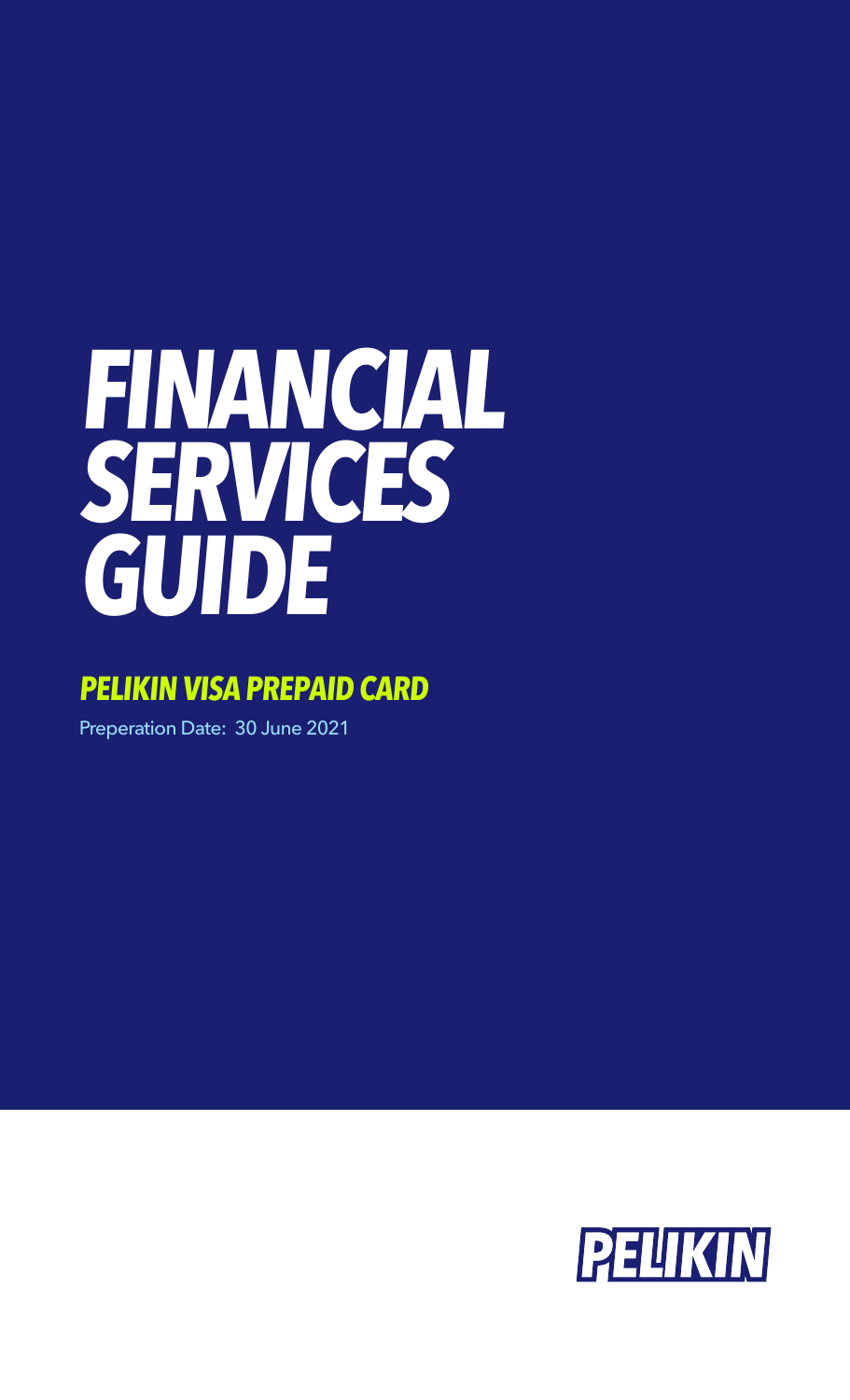## **Purpose & Contents of this Financial Services Guide**

This Financial Services Guide ("FSG") is prepared by NIUM Pty Limited ACN 601 384 025 ("NIUM").

This FSG is issued by Pelikin Holdings Limited, a company incorporated in Australia with registration number (ACN 161 348 983) ("Pelikin", "us" "we" or "our"), an authorised representative of NIUM, Authorised Representative Number 001289284. This FSG is designed to provide you with important information regarding our services prior to providing you with a financial service and assist you in you in deciding whether to use any of the services offered in this FSG, including the following:

- a. who we are & how you can contact us;
- b. what services we are authorised to provide;
- c. any (potential) conflicts of interest we may have; and
- d. our dispute resolution process.

If you would like further information, please ask NIUM or us.

NIUM has authorised the distribution of this FSG.

#### **About NIUM**

NIUM Pty Limited ACN 601 384 025, of Level 4, 152 Elizabeth Street, Melbourne VIC 3000 holds an Australian Financial Services Licence Number 464627 and is authorised to provide financial services including financial product advice and dealing in non-cash payment products in relation to retail and wholesale clients. NIUM arranges for the sale, issue and distribution of the Pelikin prepaid card ("Card').

NIUM can be contacted at:

Address: Level 4, 152 Elizabeth Street, MELBOURNE VIC 3000

Email: support@instarem.com

Website: www.nium.com

# **About Pelikin**

Pelikin is the authorised representative of NIUM.

Pelikin is authorised by NIUM to deal in (including arranging), and provide general financial product advice in relation to, the Card to retail and wholesale clients.

Pelikin is not authorised to give you personal financial product advice in relation to the Card.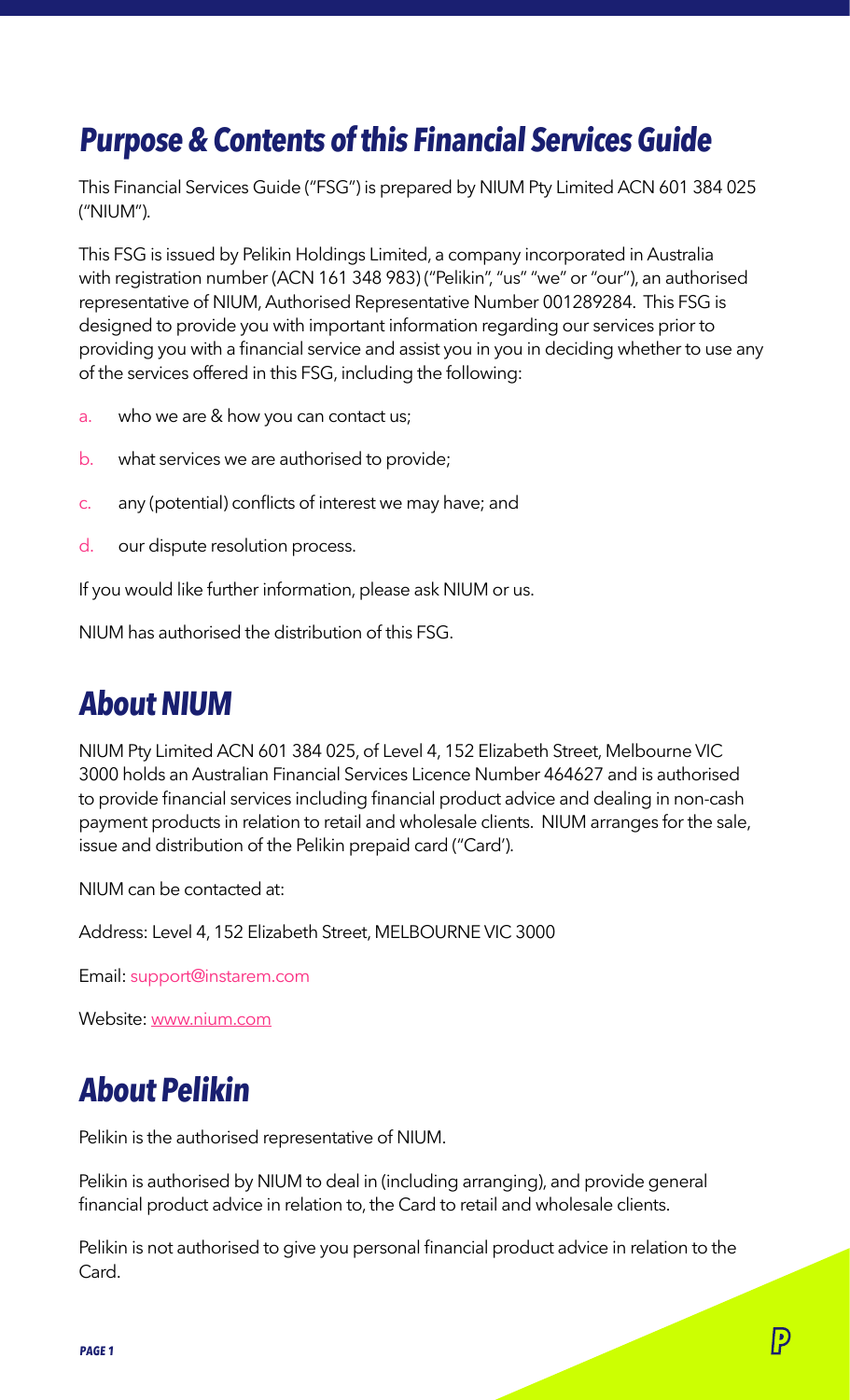You can contact Pelikin at: help@pelikinmoney.com

If you wish to utilise our services, you may issue us with instructions by contacting us via the above details.

When Pelikin arrange the Card for you, we will give you a Product Disclosure Statement ("PDS") when required. The PDS contain important information regarding the features, benefits, risks and fees applicable, and is designed to assist you in making an informed decision about whether to acquire the Card. You should read the PDS carefully to ensure you are informed before you acquire the Card.

#### **Professional Indemnity Insurance**

In compliance with section 912B of the Corporations Act 2001 (Cth) and Australian Securities and Investments Commission Regulatory Guide 126, NIUM maintains professional indemnity insurance in connection with the financial products and services it provides, including any claims in relation to the conduct of NIUM's former representatives/ employees.

# **Record Keeping Obligations**

NIUM will seek to ensure that comprehensive and accurate records of all client transactions and advice provided, are properly maintained.

### **Who Do We Act For?**

NIUM is responsible for the financial services it provides to you under its Australian Financial Services Licence and does not act on behalf of any other financial services licensee. Pelikin provides financial services under NIUM's Australian Financial Services Licence.

#### **Remuneration, Commission & Benefits Expected to be Recieved by NIUM & Pelikin for Provision of Financial Services**

The fees in connection with the use of the Card are described in the below table.

| <b>Fee Description</b>                          | <b>Fee Amount (AUD)</b> |
|-------------------------------------------------|-------------------------|
| Foreign Exchange/ Cross Currency Conversion Fee | 4%                      |
| ATM Fee (Domestic)                              | \$4.00                  |
| ATM Fee (International)                         | \$5.00                  |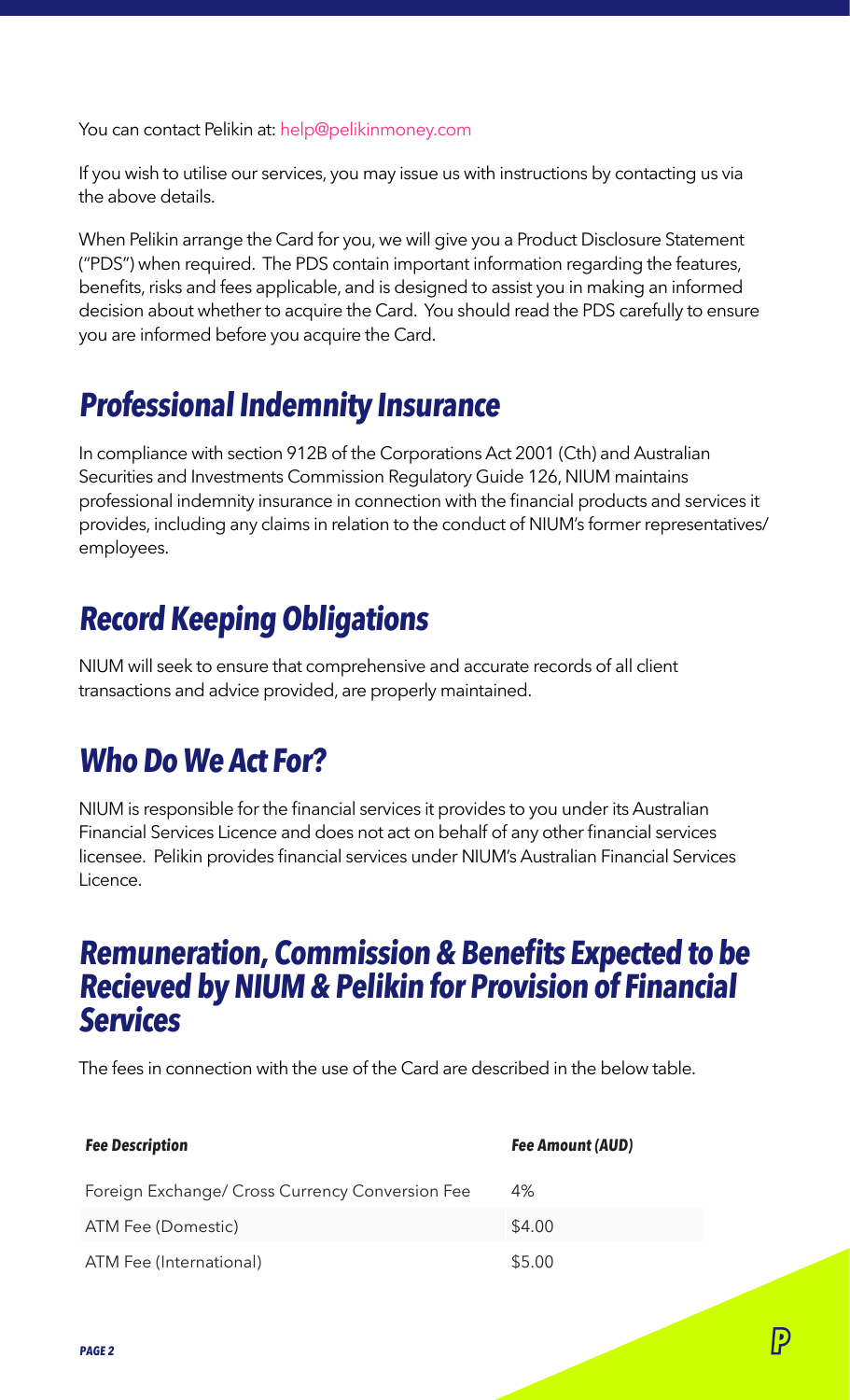| Declined Transaction   | \$0.50  |
|------------------------|---------|
| Fraudulent Chargebacks | \$50.00 |

In addition, NIUM receives a rebate from Visa of interchange fee charged to merchants in connection with use of the Card as calculated by Visa based on transactions using the Card and Visa Scheme rules as they relate to the Card at the time of the transaction ("Rebate").

NIUM passes on (a) the Rebate calculated as a percentage of the total transaction value processed each month and (b) a percentage of the FX Fee received by NIUM to Pelikin.

The employees of NIUM and Pelikin may also receive salaries, performance bonuses and other benefits from NIUM.

If you would like further details please ask us within a reasonable time after receiving this FSG and before we provide you with any financial services.

#### **Referrals to NIUM or Pelikin**

NIUM or Pelikin may pay referral fees to any businesses or companies that refer their customers to use the Card, which may be a percentage of the remuneration received by NIUM or Pelikin or a fixed amount agreed with each referrer. If you would like further details please ask us within a reasonable time after receiving this FSG and before we provide you with any financial services.

### **Disclosure of Any Relevant Conflicts of Interest**

NIUM and Pelikin are not related entities. Subject to disclosures in any PDS or other transaction documents, NIUM and Pelikin do not have any relationships or associations which might influence us in providing you with our services.

### **Dispute Resolution**

If you have a query about the Card, you should initially direct the query to Pelikin. Pelikin can be contacted at: help@pelikinmoney.com

If you are unable to resolve your issue with Pelikin directly, you can escalate your complaint to NIUM. NIUM has an internal dispute resolution process in place to resolve any complaints or concerns you may have, as quickly and fairly as possible in the circumstances. Any complaints or concerns should be directed to our Compliance Officer (by telephone, or letter) at the address and telephone section 3 of this FSG. We will seek to resolve your complaint within 5 days or such further time period that may reasonably be required given the nature of the complaint. We will investigate your complaint, and provide you with our decision, and the reasons on which it is based, in writing.